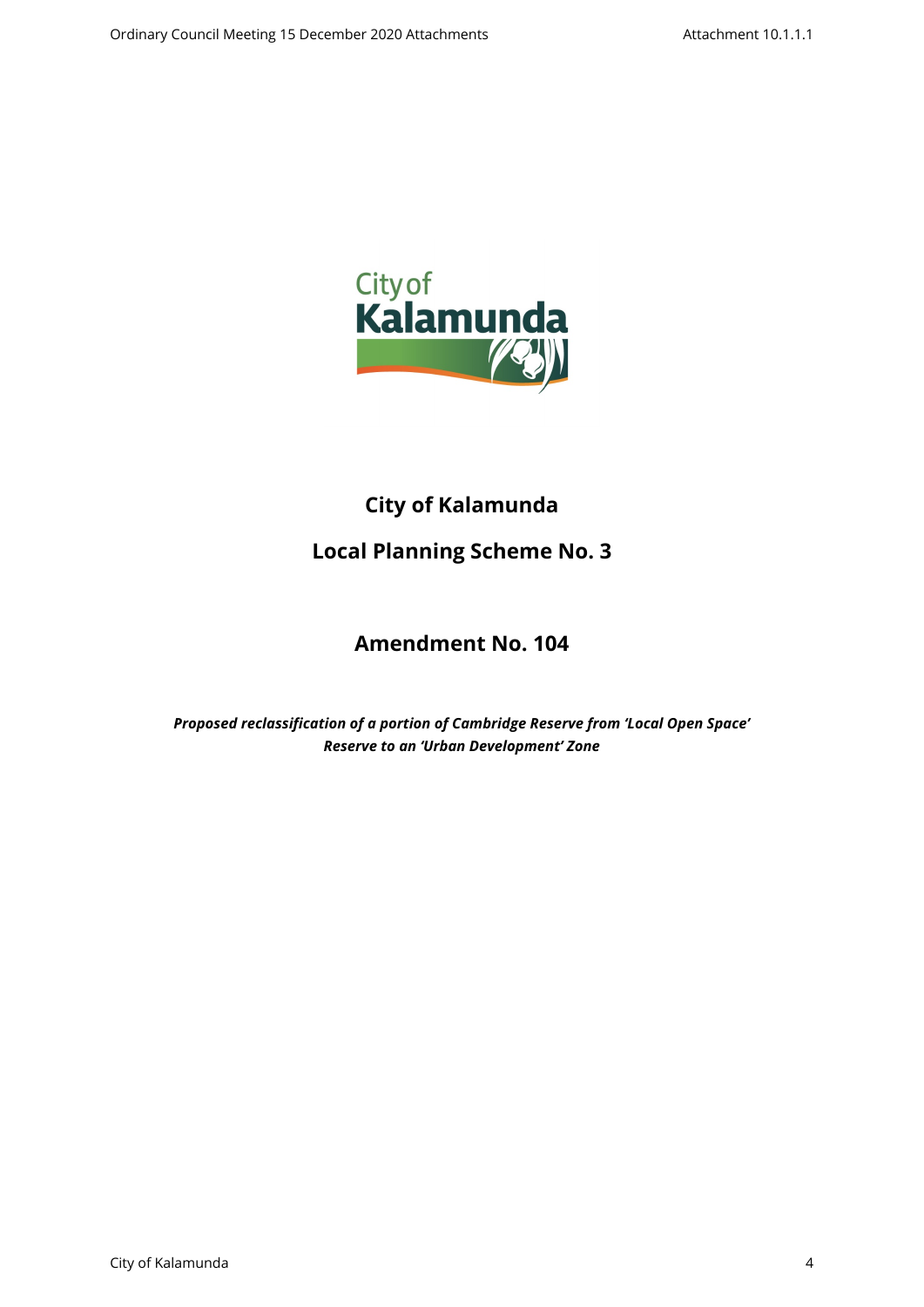## **Planning and Development Act 2005**

## **RESOLUTION TO ADOPT AMENDMENT TO LOCAL PLANNING SCHEME**

### *Local Planning Scheme No.3 Amendment 104*

### **Resolved that the Local Government pursuant to section 75 of the** *Planning and Development Act* **2005, amend the above Local Planning Scheme by:**

- 1) Reclassifying a portion of Lot 250 Dawson Avenue, Lots 2346 and 12366 York Street, Lot 7876 Cambridge Road, Lots 2850 and 3487 Moira Avenue, Lot 1 Anderson Road and Lot 9835 Mallow Way, Forrestfield, from the Local Open Space Local Scheme reservation to the Urban Development Zone.
- 2) Amend the Scheme Map accordingly.

The Amendment is standard under the provisions of the Planning and Development (Local Planning Schemes) Regulations 2015 for the following reason (s):

- The amendment is consistent with the City of Kalamunda Local Planning Strategy 2010 (Endorsed by the WAPC in 2013) strategic action to provide housing for the ageing population with an initiative to rezone land for well-located aged care facilities.
- The amendment is consistent with the Metropolitan Region Scheme Urban zone, that provides for areas in which a range of activities are undertaken including residential, commercial, and recreational land uses.
- The amendment would have minimal impact on land in the scheme area that is not the subject if the amendment.
- The amendment is not a complex or basic amendment.

Dated this \_\_\_\_\_ day of \_\_\_\_\_\_\_\_\_\_\_\_\_\_\_\_\_\_\_ 20\_\_\_

\_\_\_\_\_\_\_\_\_\_\_\_\_\_\_\_\_\_\_\_\_\_\_\_\_\_\_\_\_\_\_\_\_\_\_\_\_\_\_\_\_\_

Rhonda Hardy Chief Executive Officer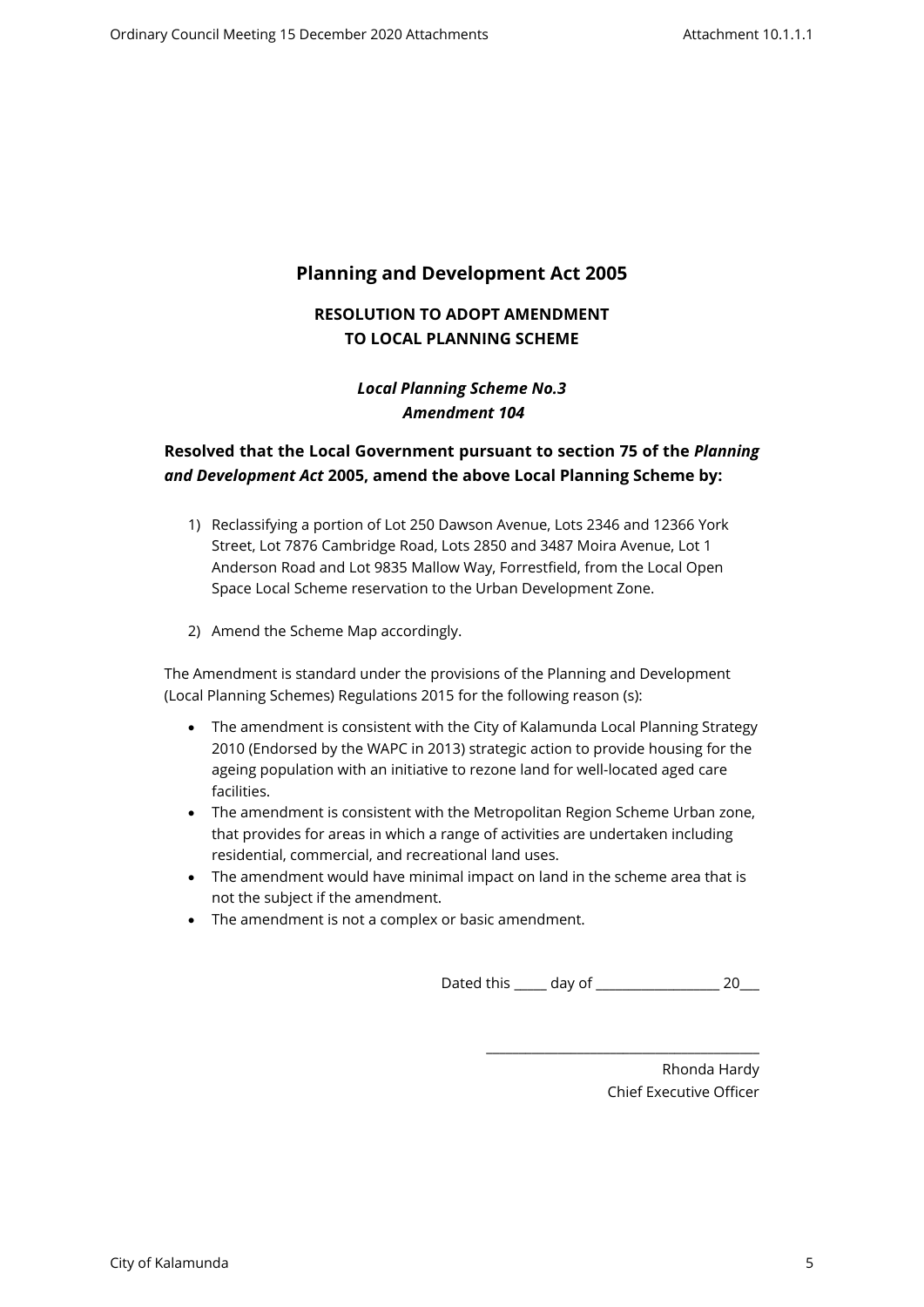### **City of Kalamunda Local Planning Scheme No. 3 – Amendment 104 Map**

#### **Existing Scheme Map:**



**Proposed Scheme Amendment Map:**

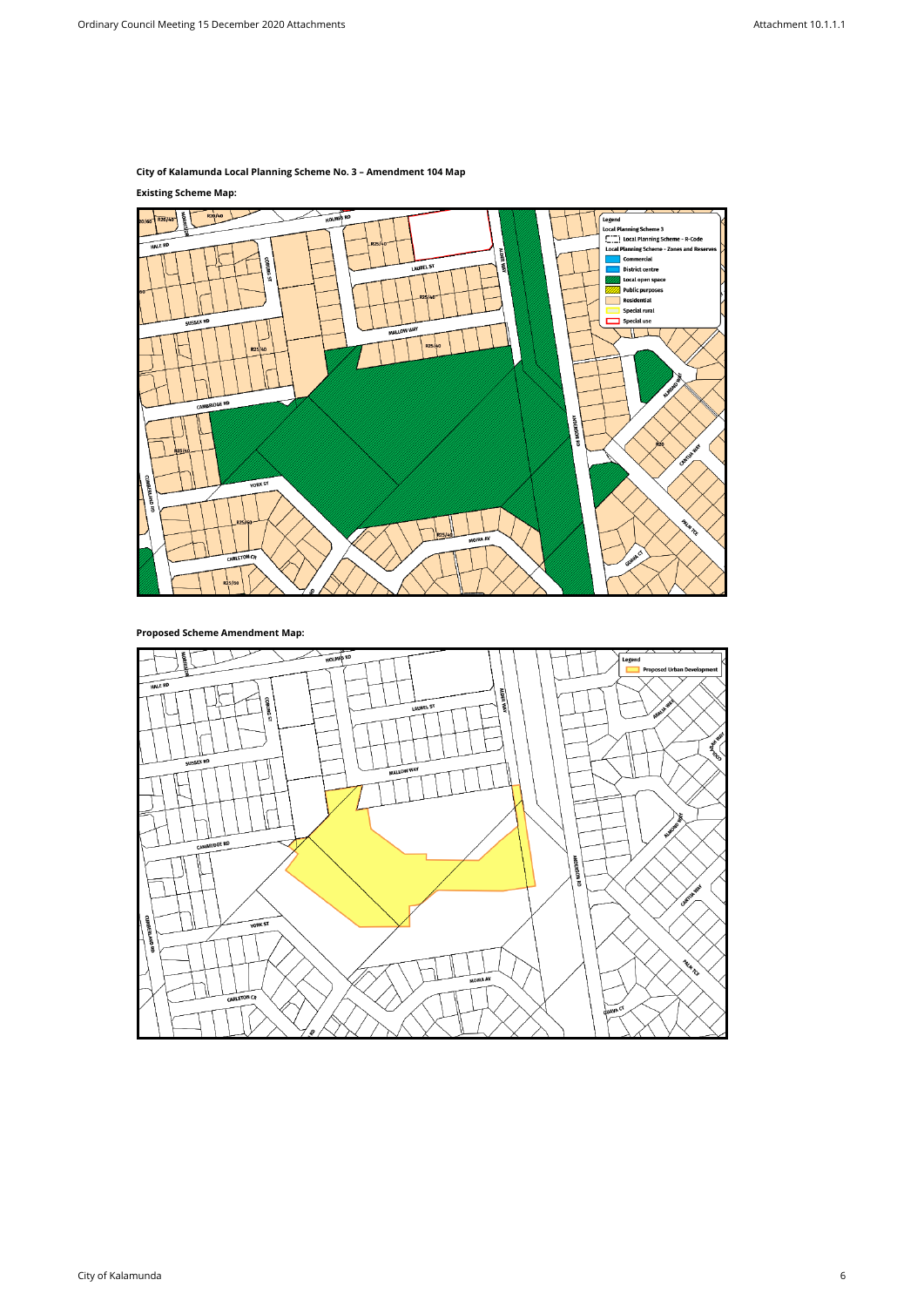#### **COUNCIL ADOPTION**

This Standard Amendment was adopted by resolution of the Council of the City of Kalamunda at the Ordinary Council Meeting of the Council held on the \_\_\_\_ day of  $\frac{1}{20}$  20  $\frac{1}{20}$ .

........................................................

MAYOR

..............................................................

CHIEF EXECUTIVE OFFICER

#### **COUNCIL RESOLUTION TO ADVERTISE**

By resolution of the Council of the City of Kalamunda at the Ordinary Council Meeting of the Council held on the \_\_\_\_\_ day of \_\_\_\_\_\_\_\_\_\_ 20\_\_\_, proceed to advertise this Amendment.

..........................................................

MAYOR

..............................................................

CHIEF EXECUTIVE OFFICER

#### **COUNCIL RECOMMENDATION (date Council supported the amendment)**

This Amendment is recommended for support by resolution of the City of Kalamunda at the Ordinary Meeting of the Council held on the \_\_\_\_ day of \_\_\_\_\_\_\_\_\_, 20\_ and the Common Seal of the City of Kalamunda was hereunto affixed by the authority of a resolution of the Council in the presence of:

..........................................................

MAYOR

..............................................................

CHIEF EXECUTIVE OFFICER